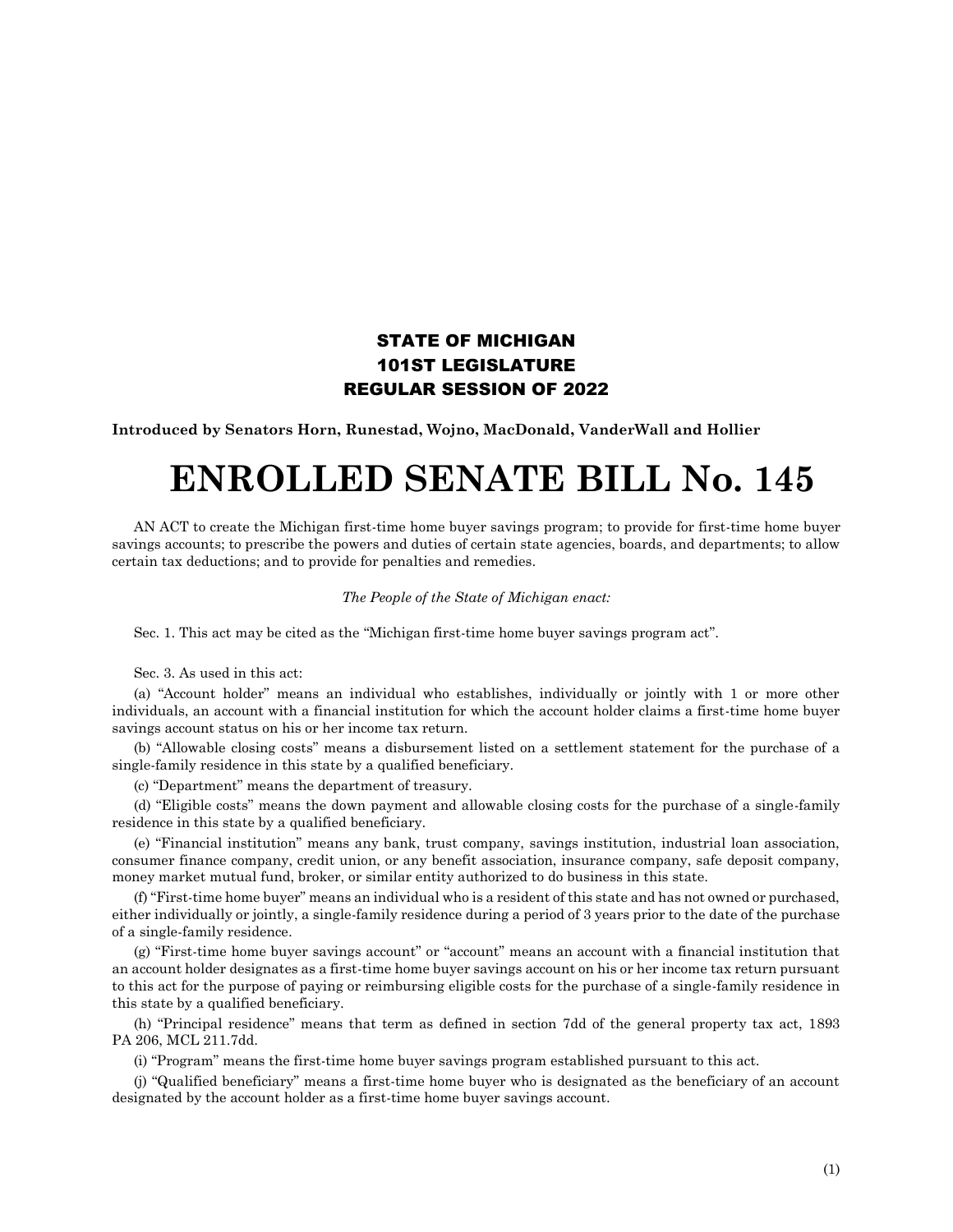(k) "Qualified withdrawal" means a withdrawal from an account that is not subject to a penalty under this act or taxation under the income tax act of 1967, 1967 PA 281, MCL 206.1 to 206.713, and that is a withdrawal from an account that is made at least 1 year after the account was opened and designated as a first-time home buyer savings account and the withdrawal is used to pay the eligible costs of the qualified beneficiary incurred at least 1 year after the account is designated.

(*l*) "Settlement statement" means the statement of receipts and disbursements for a transaction related to real estate, including a statement prescribed under the real estate settlement procedures act of 1974 (RESPA), 12 USC 2601 to 2617, or an executed sales agreement for the purchase of a manufactured home being conveyed as personal property.

(m) "Single-family residence" means a single-family residence owned and occupied by a qualified beneficiary as the qualified beneficiary's principal residence. Single-family residence includes a manufactured home, trailer, mobile home, condominium unit, or cooperative.

(n) "Treasurer" means the state treasurer.

Sec. 5. (1) The first-time home buyer savings program is established in the department. The purposes, powers, and duties of the first-time home buyer savings program are vested in and shall be exercised by the treasurer or the designee of the treasurer.

(2) Beginning January 1, 2022 through December 31, 2026, any individual may open an account with a financial institution and designate the account, in its entirety, as a first-time home buyer savings account to be used to pay or reimburse a qualified beneficiary's eligible costs for the purchase of a single-family residence in this state. An account holder shall designate a first-time home buyer as the qualified beneficiary of the first-time home buyer savings account. The account holder may designate himself or herself as the qualified beneficiary and may change the designated qualified beneficiary at any time, but there may not be more than 1 qualified beneficiary at any 1 time.

(3) An individual may jointly own a first-time home buyer savings account with another person if the joint account holders file a joint return under part 1 of the income tax act of 1967, 1967 PA 281, MCL 206.1 to 206.532. An individual may be the account holder of more than 1 first-time home buyer savings account. However, an account holder cannot have multiple accounts that designate the same qualified beneficiary. An individual may be designated as the qualified beneficiary on more than 1 first-time home buyer savings account.

(4) Only cash and marketable securities may be contributed to a first-time home buyer savings account. Subject to the limitation under section 11, persons other than the account holder may make contributions to a first-time home buyer savings account.

Sec. 7. (1) The account holder is responsible for the use or application of funds in a first-time home buyer savings account. The account holder shall not use funds held in an account to pay expenses of administering the account, except that a service fee may be deducted from the account by a financial institution in which the account is held. An account holder may withdraw funds, in whole or in part, from a first-time home buyer savings account and deposit the funds in a new first-time home buyer savings account held by a different financial institution or the same financial institution. If necessary, an account holder or qualified beneficiary may make a hardship withdrawal from the account due to an immediate and heavy financial need of the account holder or qualified beneficiary. However, the amount withdrawn must be limited to the amount necessary to satisfy that need. A hardship withdrawal is not a qualified withdrawal and will be subject to taxation under part 1 of the income tax act of 1967, 1967 PA 281, MCL 206.1 to 206.532.

(2) An account holder shall submit, with the account holder's income tax return filed under part 1 of the income tax act of 1967, 1967 PA 281, MCL 206.1 to 206.532, all of the following to the department, along with the form prescribed by the department under subsection (5):

(a) Account statements that show the contributions made during the tax year and the taxable interest or earnings on the account in the tax year for which the deduction is claimed.

(b) The Form 1099 issued by the financial institution for the account for the tax year for which the deduction is claimed.

(c) Upon a withdrawal of funds from a first-time home buyer savings account, a copy of the real estate settlement statement that shows that the withdrawal was used for eligible costs.

(3) An account holder shall maintain and keep, for a period of at least 4 years, suitable records and documentation, for each first-time home buyer savings account, including, but not limited to, account statements for all contributions and withdrawals made, a detailed list describing the transactions for the account, and other pertinent records and papers as required by the department for the administration of this act.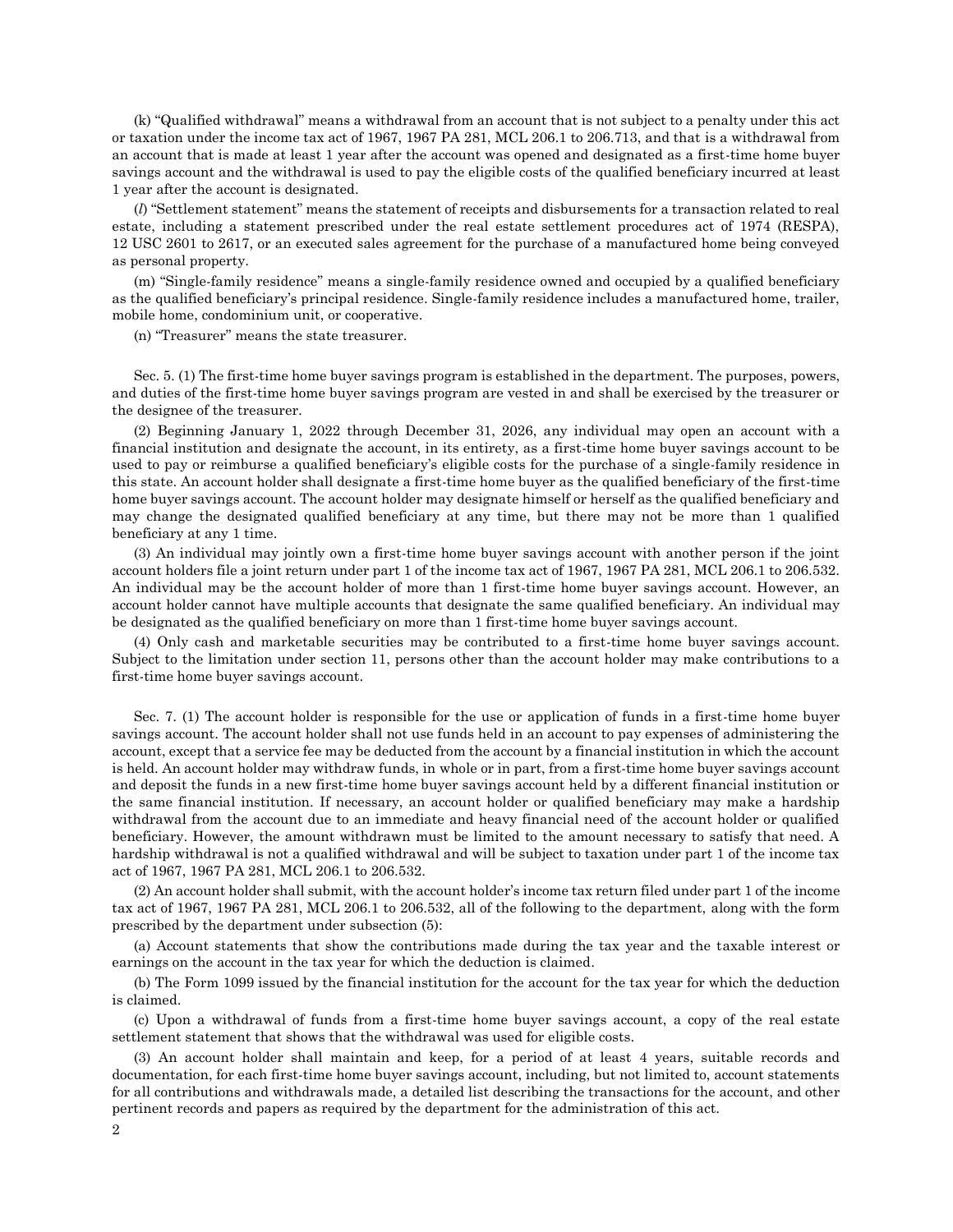(4) The treasurer may promulgate rules to implement the program in accordance with the administrative procedures act of 1969, 1969 PA 306, MCL 24.201 to 24.328. The rules shall not apply to, or impose administrative, reporting, or other obligations or requirements on, financial institutions-related accounts for first-time home buyer savings accounts.

(5) The department shall prescribe the form and manner in which a taxpayer shall claim a deduction in accordance with this act and section 30 of the income tax act of 1967, 1967 PA 281, MCL 206.30, on his or her income tax return filed under part 1 of the income tax act of 1967, 1967 PA 281, MCL 206.1 to 206.532. The form shall include, at a minimum all of the following:

(a) The account holder's name.

(b) The name of the qualified beneficiary.

(c) The name of the financial institution and the account number.

(d) The beginning and end of the year balance of the account.

(e) The amount of the deduction claimed for the tax year.

(6) The department may prepare and distribute informational materials on the Michigan first-time home buyer savings program to financial institutions and potential home buyers to publicize the availability of the program.

Sec. 9. (1) A financial institution is not required to do any of the following:

(a) Designate an account as a first-time home buyer savings account, or designate the qualified beneficiaries of an account, in the financial institution's account contracts or systems or in any other way.

(b) Track the use of money withdrawn from a first-time home buyer savings account.

(c) Allocate funds in a first-time home buyer savings account among joint account holders or multiple qualified beneficiaries.

(d) Report any information to the department that is not otherwise required by law.

(2) A financial institution is not responsible or liable for any of the following:

(a) Determining or ensuring that an account satisfies the requirements to be a first-time home buyer savings account.

(b) Determining or ensuring that funds in a first-time home buyer savings account are used for eligible cost.

(c) Reporting or remitting taxes or penalties related to the use of a first-time home buyer savings account.

(3) Upon being furnished proof of the death of the account holder and any other information required by the contract governing the first-time home buyer savings account, a financial institution shall distribute the principal and accumulated interest or other income in the account in accordance with the terms of the contract governing the account.

Sec. 11. (1) The maximum account balance limit for a first-time home buyer savings account shall not exceed a maximum of \$50,000.00. Accounts may continue to accrue earnings if the total balance has reached the maximum account balance limit and shall not be considered to have exceeded the maximum account balance limit under this subsection.

(2) Contributions to and interest earned on a first-time home buyer savings account are exempt from taxation as provided in section 30 of the income tax act of 1967, 1967 PA 281, MCL 206.30.

(3) Qualified withdrawals made from first-time home buyer savings accounts are exempt from taxation as provided in section 30 of the income tax act of 1967, 1967 PA 281, MCL 206.30.

Sec. 13. (1) If funds are withdrawn from an account for any purpose other than the payment of eligible costs by or on behalf of a qualified beneficiary, there is a penalty equal to 10% of the amount withdrawn. The penalty shall be paid to the department.

(2) The penalty does not apply if the funds withdrawn satisfy any of the following:

(a) Withdrawn by reason of the qualified beneficiary's death or disability.

(b) A disbursement of assets of the account pursuant to a filing for protection under the United States bankruptcy code, 11 USC 101 to 1330.

(c) Transferred from an account established pursuant to this act into another account established pursuant to this act for the benefit of another qualified beneficiary as provided in section 7.

(d) Withdrawn by reason of a hardship withdrawal as provided in section 7.